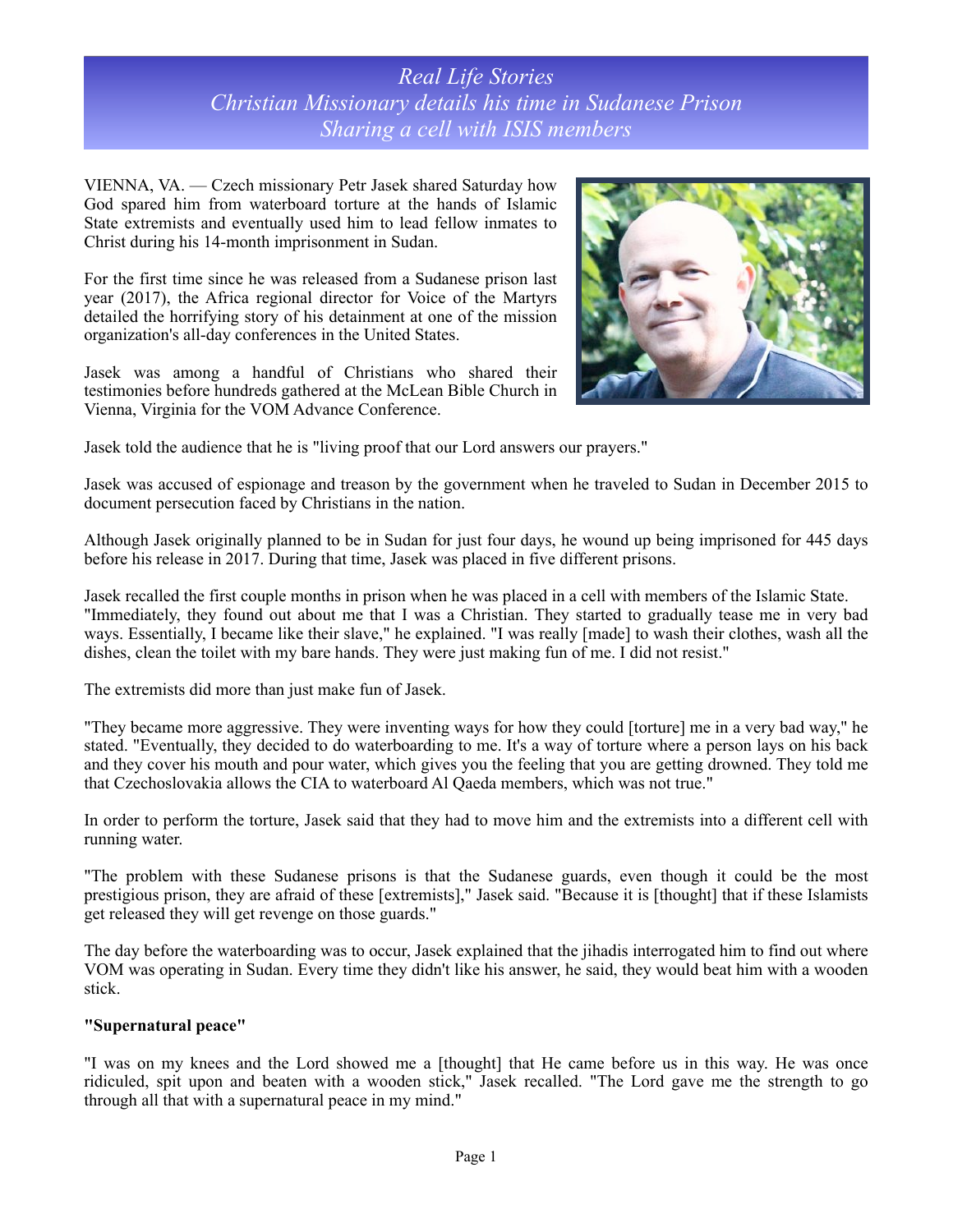# *Real Life Stories Christian Missionary details his time in Sudanese Prison Sharing a cell with ISIS members*

Jasek claims that it was fittingly during the time he was being interrogated by the jihadis in prison that his wife was in a Bible study back home and the leader stopped the study to pray for the "situation that he is right now in." "They stopped reading and started to pray for the Lord's presence over the situation," Jasek said. "When I came home, I realized that was exactly the time when I was on my knees before the Islamists and they were beating me. But I was experiencing a supernatural peace."

In the cell with the extremists, Jasek didn't have access to his Bible. As his health condition was deteriorating, he said that he was barely able to remember the passages of Scripture that he memorized as a kid.

"I was literally asking the Lord that He will keep my mind sound and that I wouldn't lose my mind through the situation," Jasek said. "The Holy Spirit kept reminding me some of the verses that I had memorized. This was just enough for me, to give me enough strength everyday to pray."

### **Loving his enemies**

Considering that Christians are called to pray for and love their enemies, Jasek stated that even through the beatings and humiliation, he was able to witness the needs of his abusers late at night when they could not sleep. "They were crying. They were also missing their family members. They were also crying to God for help," he detailed. "That allowed me to easily continue to pray for them. I was praying for those fellow prisoners, the interrogators, for the guards, for the prosecutors and for the judge, that the Lord would reveal Himself as the Lord, Savior and God."

"When we realize that these people are not knowing the Lord, that situation made it really easier for me to pray for them," he continued.

Fortunately, Jasek was spared from waterboarding thanks to a guard who was not afraid of going against the wishes of the Islamists. Jasek says that he feels the Lord acted through the guard to move him out of the cell. "Later on I told the guard that he saved my life and we became close friends," Jasek said. "I gave my email address and I started to share the Gospel with him. He was very passionate. I told him that if he ever makes it to Europe, he can stay at my house and we will take care of him."

#### **Moved to another prison**

Jasek said that he was moved to another prison where conditions were "even worse."

"We were squeezed in a small room — 4.5 x 5.5 meters. There were sometimes 40 of us. That was the situation and I was able to lead 40 Eritrean refugees to Christ," he said. "It was like new revelation for me. I started to be courageous and openly shared the Gospel with other fellow prisoners. Later on, that resulted in them putting me in solitary confinement again."

Shortly after being put in solitary confinement, Jasek said that he was brought a Bible by Czech consular officers. "I didn't have to do anything else but read the Bible all day. I could not read the Bible all day because I could only read when there was enough light, which was about 8 [a.m.] ... until 4:30 p.m. I had to stand reading on the bars so that I could have enough light. I was so hungry for Scripture. I read from Genesis to Revelation within three weeks."

Jasek said that he was given a "new understanding of Scripture."

He was eventually removed from solitary confinement and moved to a larger prison that can hold about 10,000 people.